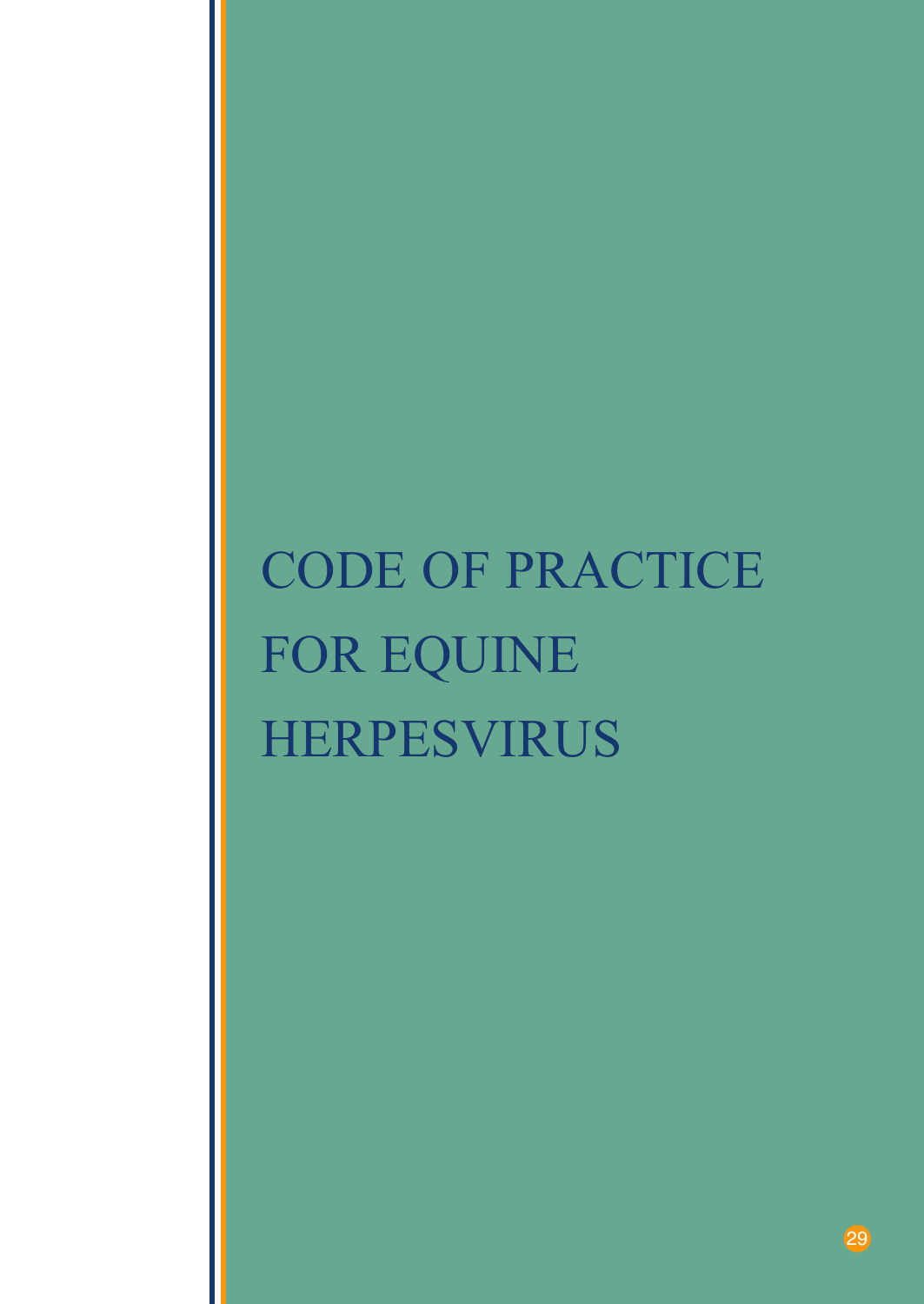## **The Disease**

Equine herpesvirus is a common virus that occurs in horse populations worldwide. The two most common types are EHV-1, which causes respiratory disease in young horses, abortion in pregnant mares and paralysis in horses of all ages and types, and EHV-4, which usually only causes low-grade respiratory disease but can occasionally cause abortion. Following first infection the majority of horses carry the virus as a latent (silent) infection that can reactivate at intervals throughout life. EHV-3 is a venereal disease that causes pox-like lesions on the penis of stallions and the vulva of mares (Equine Coital Exanthema - see page 45) and EHV-5 is a virus that is currently associated with unusual sporadic cases of debilitating lung scarring (Equine Multinodular Pulmonary Fibrosis) in adult horses.

EHV abortion can occur from two weeks to several months following infection with the virus, reflecting either recent infection or recrudescence (re-activation) of latent infection in a carrier horse. Abortion usually occurs in late pregnancy (from eight months onwards) but can happen as early as four months. Respiratory disease caused by EHV is most common in weaned foals and yearlings, often in autumn and winter. However, older horses can succumb and are more likely than younger ones to transmit the virus without showing clinical signs of infection. It is the continual cycling of EHV respiratory disease in young horses and the periodic reactivation of latent EHV in older horses that maintains the risk of EHV abortion in pregnant mares and EHV neurological disease in horses of all types and ages.

Although EHV-1 may cause outbreaks of abortion, particularly in non-vaccinated mares, EHV-4 has only been associated with single incidents and is not considered a risk for contagious abortions.

Occasionally, EHV-1 can cause paralysis, which ranges in severity from a mild incoordination of the hindlimbs to quadriplegia (total paralysis where the horse is unable to stand). The most important risk factors for this form of disease include animals greater than 5 years of age, season (autumn, winter and spring when animals are more likely to be stabled or UV light levels are low) and perhaps the strain of virus involved. However, although so-called 'neurological' strains have been identified, paralytic signs are seen with both these and 'non-neurological' strains, so this differentiation cannot be relied upon. Therefore, characterising EHV-1 on the basis of the 'neurological' strain marker is not considered useful and control measures should be adopted consistently irrespective of the strain of EHV-1 involved. Clinically, the onset of paralysis may be sudden, with no prior clinical signs of respiratory disease and usually occurs in the second week following infection.

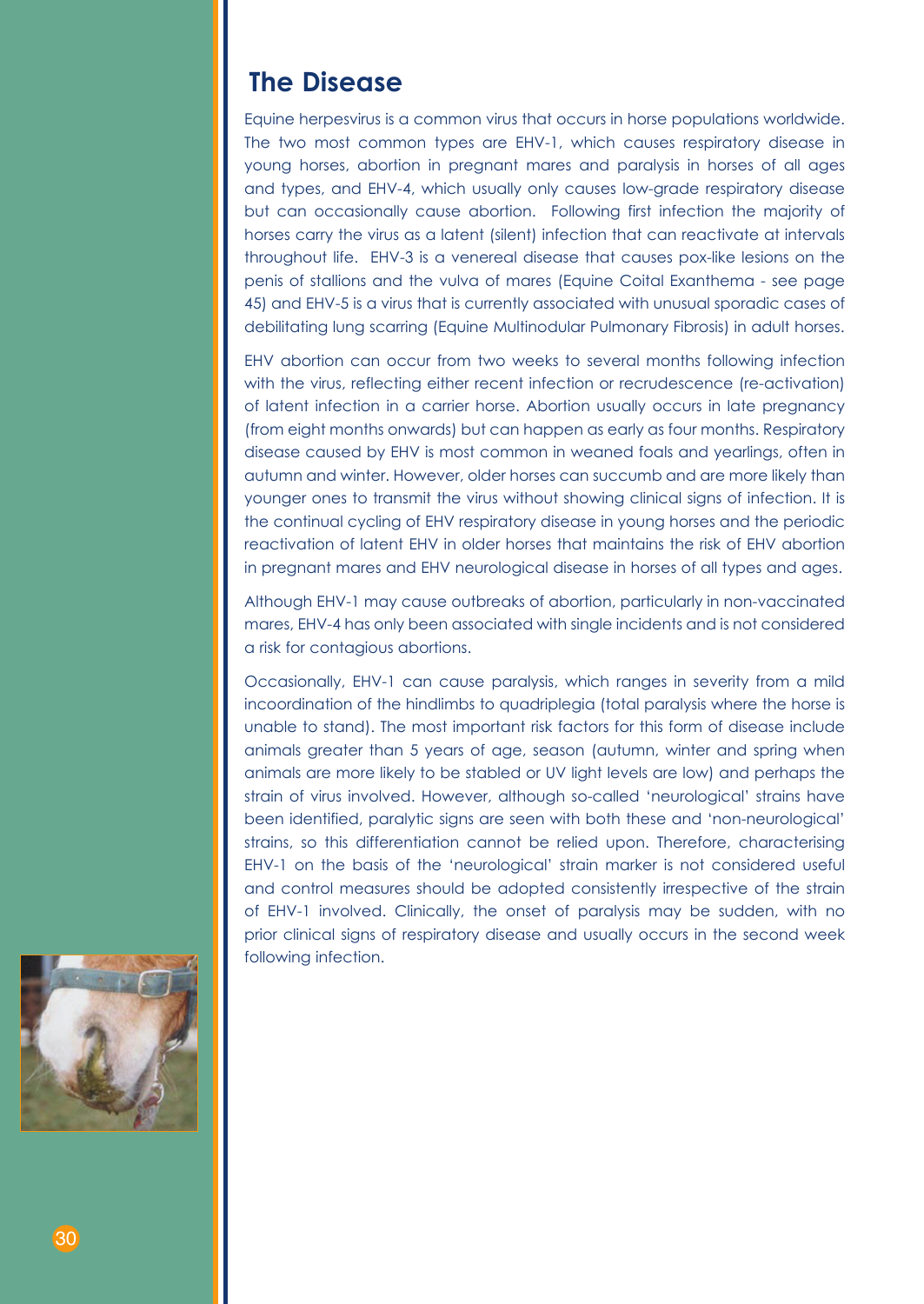# **Notification Procedures**

There are no legal notification requirements for EHV in the UK although it is recommended that owners inform their national breeders' association if EHV abortion or neurological diseases occur. In the UK, Thoroughbred breeders should notify the Thoroughbred Breeders' Association and non-Thoroughbred breeders their relevant breed association.

Because the infection may spread easily between horses and can have severe consequences, it is very important to quickly alert owners of horses that might be at risk of infection through contact with infected horse(s) or premises.

# **Clinical Signs**

Signs of respiratory disease include mild fever, occasional coughing and discharge from the nose.

Foals born alive but infected in *utero* are usually abnormal from birth, showing weakness, jaundice, difficulty in breathing and occasionally neurological signs. They usually die, or require euthanasia, within three days. The most common sign in older foals, usually following weaning, is a nasal discharge. Less commonly, secondary bacterial infection may cause pneumonia.

There are usually no warning signs of abortion caused by EHV. A sudden and unexpected abortion with a sometimes-jaundiced foal enclosed within the placenta ("red bag" placenta), should always be treated with suspicion, the mare isolated and veterinary help sought to confirm or rule out EHV infection without delay.

Horses affected by paralytic EHV often display incoordination of the hind, and occasionally front limbs, urine and/or faecal retention and, in severe cases, recumbency (lying down and unable to stand). These signs may or may not be preceded by initial respiratory signs and there may have been a history of EHV abortion on the premises. A sudden and unexpected incoordinated or collapsed horse should always be treated with suspicion, the horse isolated and veterinary help sought to confirm or rule out EHV infection without delay.

## **Transmission of Disease**

Infection can be transmitted between horses in any of the following ways:

- EHV respiratory infections are spread most commonly via the respiratory route (e.g. via droplets from coughing and snorting);
- When mares abort with EHV infection, the fetus, fetal membranes and fluids are particularly dangerous sources of infection, releasing large quantities of infectious virus into the local environment, to be inhaled via the respiratory route (particularly when abortions occur in enclosed shared air space environments) and transmission may occur indirectly via attendants and their implements;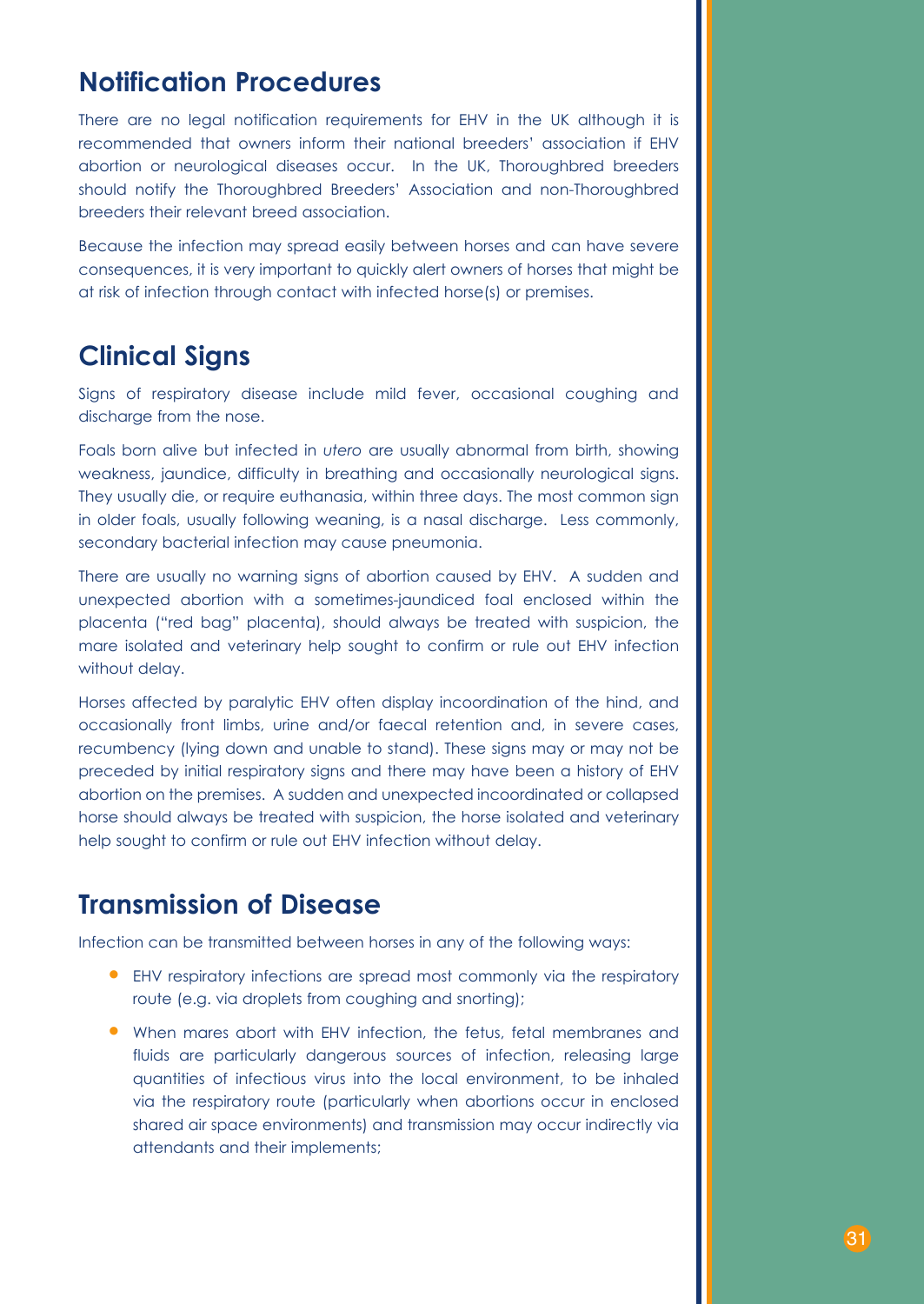

- Older foals with EHV respiratory disease ('snotty noses') and sometimes ataxic horses are highly contagious and can transmit infection to other horses via the respiratory route and by shedding virus into the environment;
- EHV does not travel long distances (greater than 50 metres) as an aerosol so close contact between horses should be minimised by physical separation into smaller group sizes;
- All these sources of infection are intensified when infected horses are stabled, particularly in shared air space stables, e.g. 'American-type barns'. Evidence from outbreaks linked to this type of stabling suggests that large quantities of infective virus can be released into the surrounding air following any EHV abortion. When this happens at pasture, there is a greater opportunity for dispersal and dilution of the viral 'cloud' than if the abortion occurs when horses are stabled. Breeding stock, particularly pregnant mares and their foals at foot should spend as much time as possible turned out in small groups in adequately sized and well managed paddocks and, when essential, in individually ventilated stabling with provision for heads to be out in the fresh air. It is believed that fresh air has beneficial effects on horses' natural respiratory and immune defence mechanisms. It may help the horse's natural respiratory defence system to feed hay from the ground;
- Indirect EHV transmission can occur through the environment because the virus may survive for up to a month, once it has been shed by the horse. Very often the circumstances and handling/management of the first case of abortion is critical to the risk of exposure of other animals on the stud to EHV and ultimately whether there are subsequent abortions due to EHV infection. Consequently, stud farms should develop appropriate biosecurity protocols **before any major outbreaks of disease** with appropriate protective clothing, equipment, utilities and hand washing facilities for staff specifically allocated when abortions occur, in order to prevent indirect spread of infection to other pregnant mares.

The nature of herpesviruses means that all horses can be 'carriers' of EHV in a latent form (meaning that horses are not always infectious to others), which can, under conditions of stress, be reactivated, meaning that they may then transmit infection without showing signs of illness. As EHV is a common endemic infection, it is probable that the vast majority of adult horses are latent carriers and as such have the potential to act as a source of reactivated EHV-1. Currently there is no reliable test for carrier status. In carriers, illness (respiratory, abortion or neurological) may become apparent from time to time, especially after stress (particularly travelling and changing of location and social groups) or after



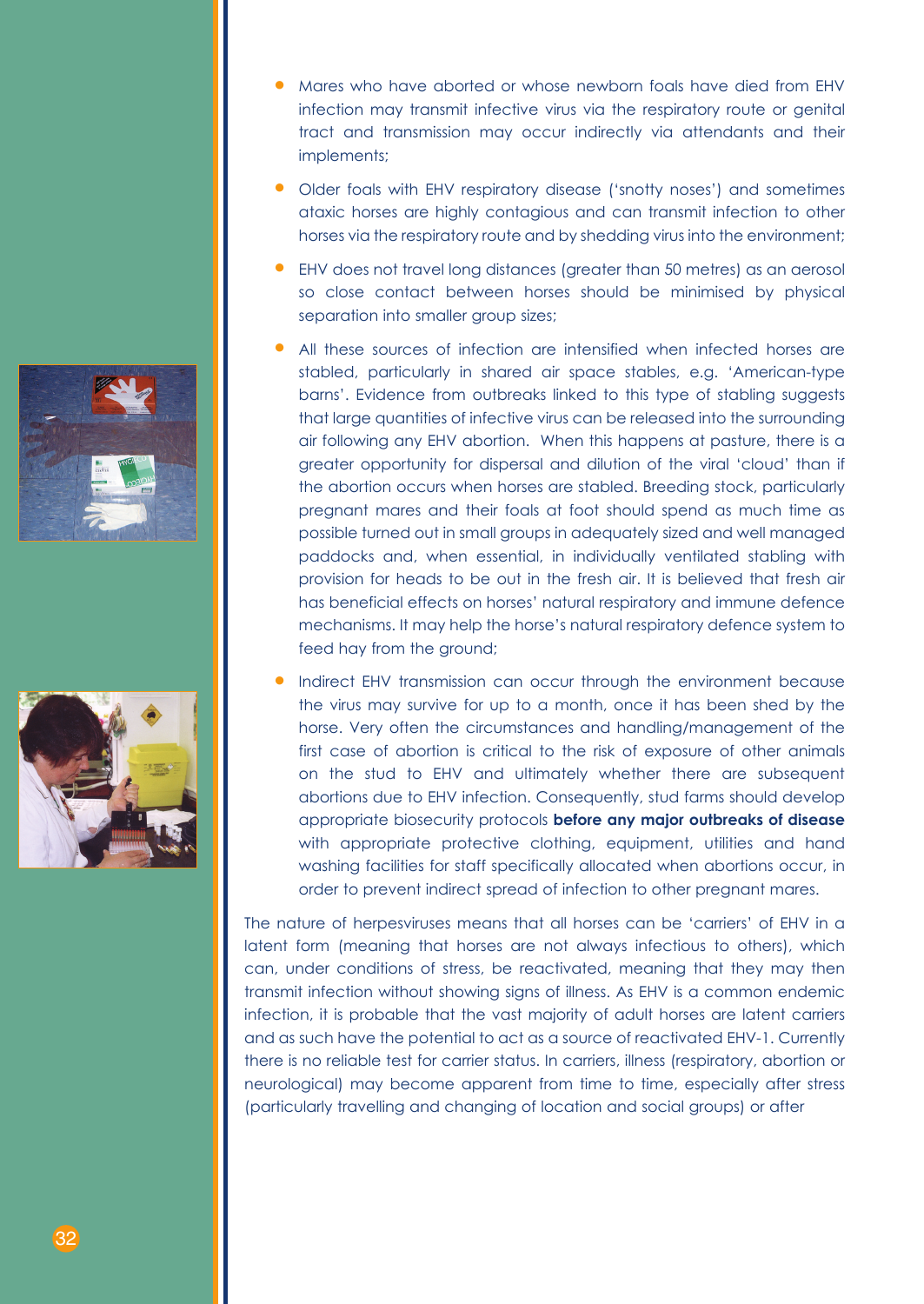suffering another disease. The virus is potentially contagious at these times and may be transmitted to otherwise healthy but susceptible horses, who may then develop EHV disease.

In late pregnant mares, transport, location, social group change and other types of stress may increase the risk of carrier horses, shedding virus from the nose (often with no accompanying clinical signs of disease in the carrier) as well as the virus crossing the placenta in the pregnant uterus, resulting in fetal infection, leading to abortion. Stud owners and managers should think ahead and group pregnant mares in small group sizes with similar due dates, early in their pregnancies, which can then be maintained without transportation and re-mixing until they foal. Pregnant mares that arrive from sales or from overseas, following associated transportation and social disruption, should always be considered 'high risk' for EHV abortion and should be quarantined and managed accordingly. All new arrivals and horses returning from elsewhere should be quarantined and maintained separately from resident horses.

# **Prevention**

The most important ways to prevent EHV infection are good management of breeding stock, good hygiene at all times, especially during breeding activities, and regular vaccination of all equine animals as part of a good biosecurity protocol.

## **Management of breeding stock**

All horses and ponies, including foals, can be a source of EHV. Breeding stock should, therefore, be managed in ways that will minimise the risk of spread of infection between horses:

- Pregnant mares should be kept separate from all other stock, e.g. young stock (weaned foals, yearlings and horses out of training), non-pregnant horses of all types and ponies;
- Pregnant mares should spend as much time as possible in small groups with similar due dates, out at pasture and should not be stabled, especially in shared air space stabling, unless essential. Larger mare groups in close proximity, particularly in shared airspace stabling, increase the risk of transmission of infection to more mares in the event that there is EHV abortion and/or respiratory EHV infection, potentially overwhelming vaccinial immunity. EHV does not travel long distances as an aerosol so close contact between horses should be minimised by sensible management;
- Suddenly stabling pregnant mares who have been out at pasture may precipitate an EHV abortion, even in a vaccinated herd;
- Where possible, mares should foal at home and go to the stallion with a healthy foal at foot;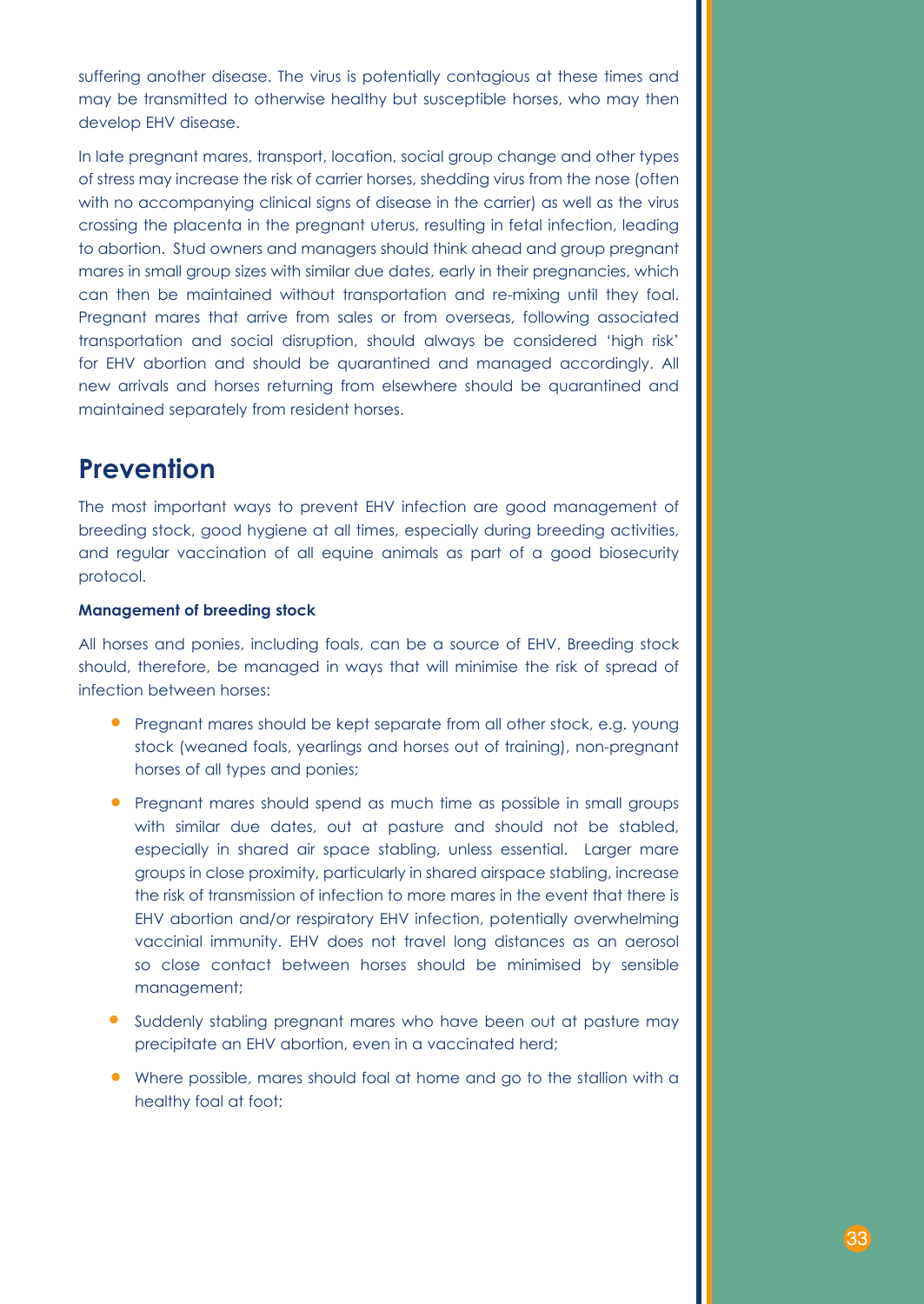- If foaling at home is not possible, pregnant mares should go to the stallion or boarding stud at least 28 days before foaling is due. These mares should be placed in quarantine for 2 weeks and then isolated in small groups with other healthy mares who are at a similar stage of pregnancy. The groups should be as small as possible in order to minimise transmission of infection in the event that EHV abortion and/or EHV respiratory infection occur;
- Mares arriving from sales yards or from overseas are particular risks as they are more likely to have recently mixed with other animals of unknown EHV infectious and vaccinial status and should be grouped and isolated away from other pregnant mares;
- Isolated groups and individual pregnant mares should be separated as far as possible from weaned foals, yearlings, horses out of training and all other types of non-pregnant horses and ponies. On studfarms, fillies out of training are a particular risk to pregnant mares but the same is true for all young horses;
- Pregnant mares should not travel with other horses, particularly mares that have aborted recently;
- Any foster mare introduced to the premises should be isolated, particularly from pregnant mares, until it has been proved that EHV did not cause her own foal's death;
- Stallions should wherever possible be housed in premises separate to the mare operations and should be attended by separate dedicated staff, adopting strict biosecurity measures. If it is not possible to have dedicated stallion staff then it is even more important that strict biosecurity measures are adopted to minimise indirect transmission of infection between different horse groups on the stud.

## **Hygiene**

All horses can be potential sources of infection, and the virus may survive in the environment for up to one month, depending on conditions, following excretion by a horse. Good hygiene is therefore essential:

- EHV is destroyed readily by heat and contact with virucidal disinfectants. Stables, equipment and vehicles for horse transport should therefore be cleaned, steam cleaned and then disinfected with an approved disinfectant regularly as a matter of routine and certainly between occupants. Wherever possible virucidal disinfectant should be allowed to dry naturally in contact with surfaces in order to maximise the chance of destroying the virus;
- Staff should be made aware of the risks of indirect (by people) transmission of EHV and hand washing/alcohol sprays should be provided and used, whenever possible, for the use of staff when moving between horses;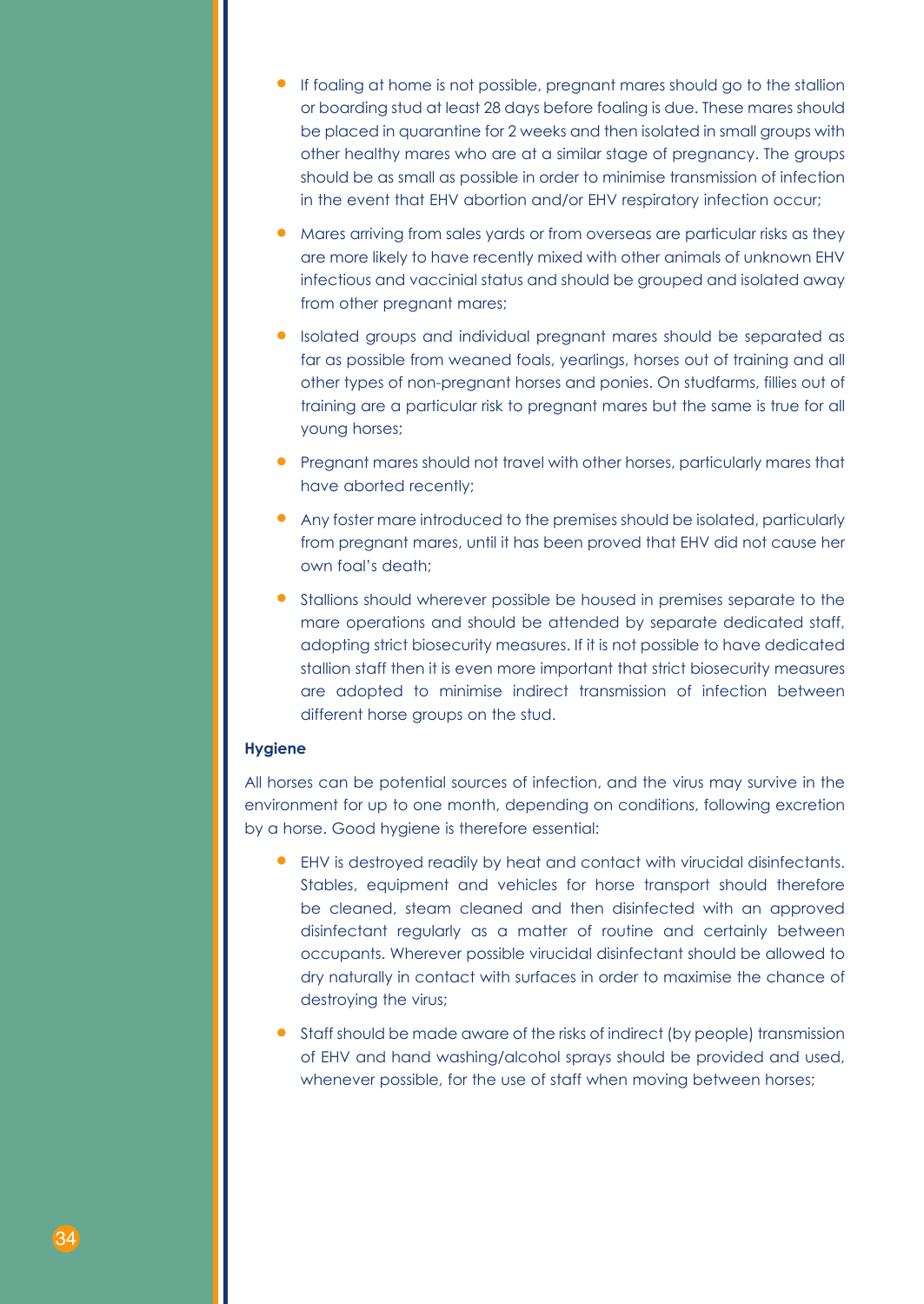- Wherever possible, separate staff should deal with each group of mares. If this is not possible, pregnant mares should be handled first each day in order to avoid the possibility of indirect transmission of EHV from other horses and strict biosecurity measures, including hand washing/alcohol sprays, separate tack, change of clothes etc. are even more important;
- Separate equipment and clean water should be used for each horse or group of horses;
- Foaling staff should wear single use disposable coveralls and a new pair of disposable gloves each time they foal a mare and then must dispose of them safely afterwards.

## **Vaccination**

Specific vaccination of all horses in a herd will raise the level of protection within the population against EHV. Although it will not prevent individual animals from aborting due to EHV infection, experience suggests that vaccination is advantageous in reducing the risk of multiple abortions (so-called 'abortion storms') on stud farms. Experience shows that 'abortion storms' are much less likely to occur in properly vaccinated pregnant mare populations and specific vaccination is highly recommended. However, because of the nature of herpesviruses and their ability to cause latent (carrier) infections, vaccination will not provide total protection, so good management and biosecurity remain paramount.

It is recommended that a herpesvirus vaccine, licensed for use as an aid in the prevention of both abortion and respiratory disease caused by EHV-1 and/or EHV-4, is used for all horses on stud farms.

It is recommended that **all horses resident on a stud farm** are fully vaccinated with **a primary course followed by regular 6-monthly boosters**. Pregnant mares should be **additionally booster vaccinated at 5, 7 and 9 months of gestation**.

Consult your veterinary surgeon. See Appendix 8 for vaccine details.

# **Diagnosis**

Although it may be suspected on clinical grounds, the presence of EHV can only be definitively diagnosed by a suitably equipped and experienced laboratory. Where disease is suspected, the attending veterinary surgeon should take the following samples and submit them to an appropriate laboratory:

- Suspected respiratory disease: blood samples and nasopharyngeal swabs;
- Following any abortion, stillbirth or newborn foal death: fetus and placenta or foal carcass for specific post mortem examination for EHV at a suitable pathology facility where spread of infection can be contained, thereby preventing the possibility of further contamination of the stud farm environment and/or personnel;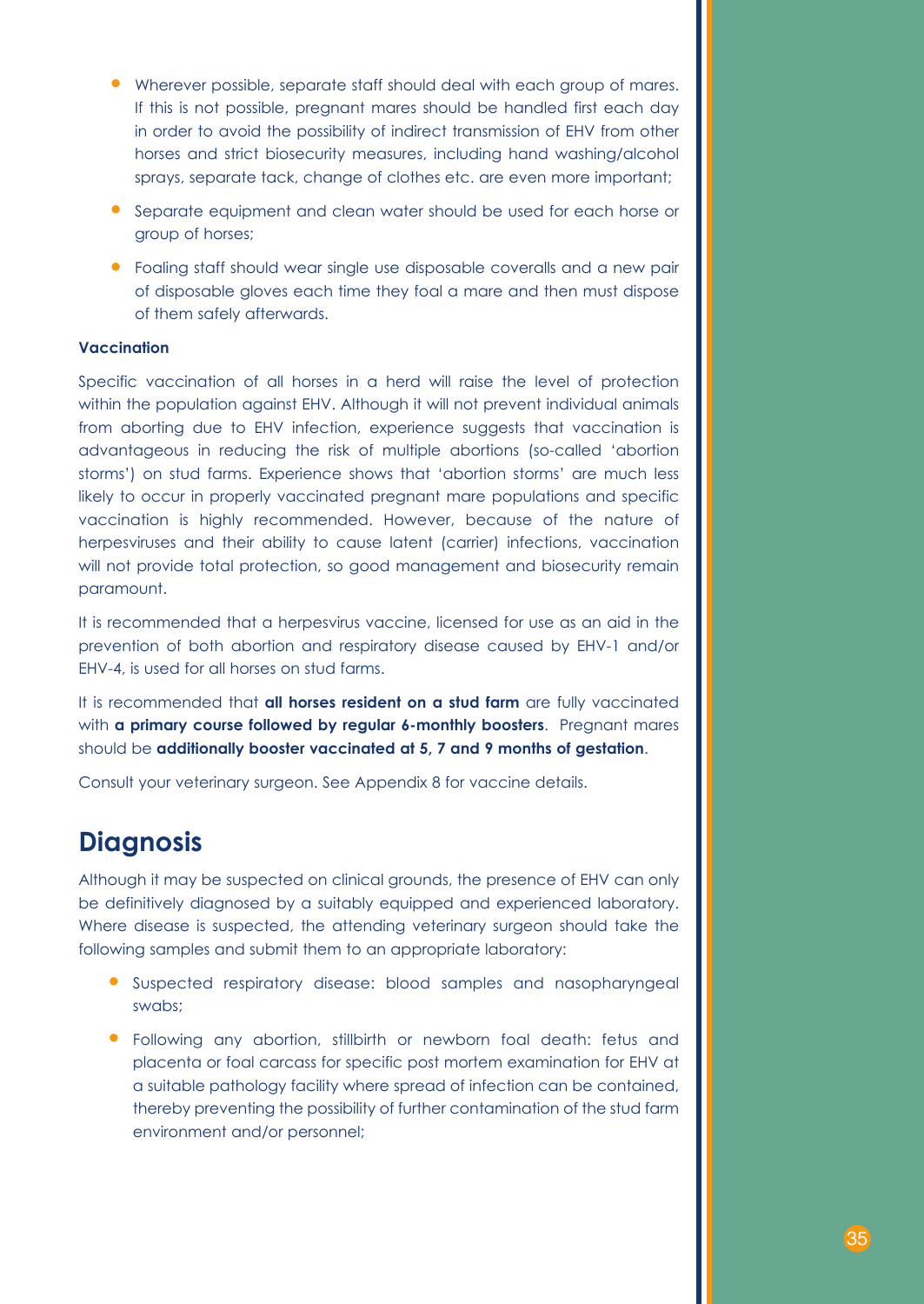• Suspected paralytic disease: blood samples and nasopharyngeal swabs. In the event of death, the whole carcass should be submitted for specific post mortem examination. If this is not possible, contact the laboratory to agree appropriate post mortem samples to be sent.

Veterinary surgeons should submit blood samples preserved with heparin or EDTA in addition to clotted (serum) samples.

For members of the Thoroughbred Breeders' Association in Great Britain, a contribution may be available towards laboratory costs for aborted fetuses or foals that die within 14 days of birth. Further details are available from the TBA.

# **Control of Infection**

No horse known or suspected to have disease caused by EHV should be sent to a stallion stud or to premises where there are brood mares, particularly pregnant mares.

**Where abortion, stillbirth, foal death or illness in a foal within 14 days of birth may be EHV related**, the following actions should be taken:

- 1. Seek veterinary advice immediately;
- 2. For abortions, stillborn foals and newborn foal deaths:
	- Where it was found, immediately place the aborted fetus and its placental membranes or the dead newborn foal in double wrapped strong leak-proof bags and/or containers, taking care to avoid further contamination of the stud farm environment and/or personnel during transportation;
	- Place the mare in strict isolation:
	- Immediately cordon the area where the aborted fetus and its placental membranes were found to prevent other pregnant mares (including those that the aborted mare has been in contact with prior to abortion) accessing the area and once the material has been safely removed apply liberal amounts of virucidal disinfectant to the area;
	- In conjunction with the attending veterinary surgeon, arrange for appropriate samples (preferably the entire aborted fetus with its placental membranes or the dead newborn foal, carefully doublewrapped in strong leak-proof plastic bags and containers) to be sent to a suitable laboratory for specific examination for EHV. These materials must be handled under strict hygienic conditions;
	- Ensure that the attendant dealing with the aborted material and area has no contact with other horses, especially pregnant mares.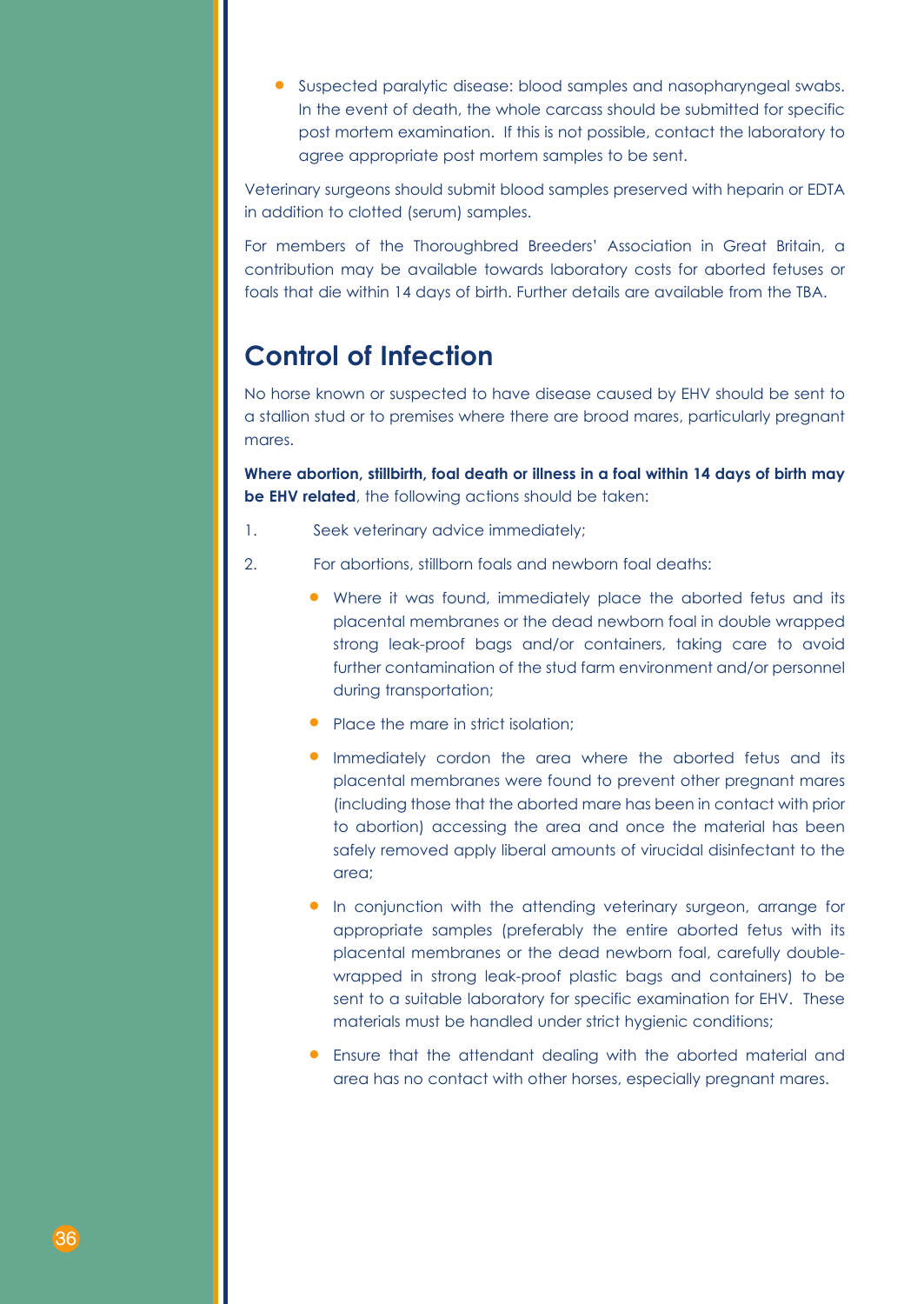#### 3. For sick, live foals:

- Place the mare and foal in strict isolation:
- In conjunction with the attending veterinary surgeon, arrange for samples (usually nasopharyngeal swabs and heparinised or EDTA blood) to be sent in leak-proof containers to a laboratory for specific examination for EHV;
- Ensure that the attendant has no contact with other horses, especially pregnant mares.
- 4. Stop horse movements off the premises and do not allow any pregnant mare onto the premises until EHV is excluded as the cause of the abortion, stillbirth, foal death or foal illness;
- 5. Disinfect and destroy contaminated bedding; clean and disinfect the premises, equipment and vehicles used for horse transport under the direction of the attending veterinary surgeon;
- 6. If preliminary laboratory results indicate EHV, divide pregnant mares with which the infected mare had contact into smaller groups of similar foaling dates to minimise the spread of any infection and turn them out into isolated paddocks on the same studfarm as the abortion occurred. If the infected mare was already in a small group of pregnant mares, divide the group into even smaller groups, as some may still abort and this may minimise further spread of infection. Any non-pregnant mares with which the infected mare had contact should be maintained as a 'closed' group until EHV infection is ruled out.

#### **If EHV is confirmed:**

- 1. Maintain isolation, movement restrictions and hygiene measures for at least 28 days from the date of the last EHV abortion, stillbirth or newborn foal death.
- 2. Barren mares, maiden mares and mares with healthy foals at foot, can be admitted onto the premises (providing there is no sign of infection at their home premises) but must be kept separate from pregnant mares.
- 3. Barren mares, maiden mares and mares with healthy foals at foot on the affected premises can be moved 28 days after the last EHV abortion, providing they can be placed in quarantine for 14 days following arrival at their new premises. Serological monitoring at a 10-14 day interval to look for signs of seroconversion during this period is advised.

It may be possible, under the direction of the attending veterinary surgeon and in consultation with stud owners/managers of where they may move, to move non-pregnant mares earlier than 28 days e.g. for mating if:

> • The geography and management of the studfarm (separate staff and utilities, e.g. tractors, feed deliveries and muck disposals) allows for strict isolation of the aborted mare(s). This should include separate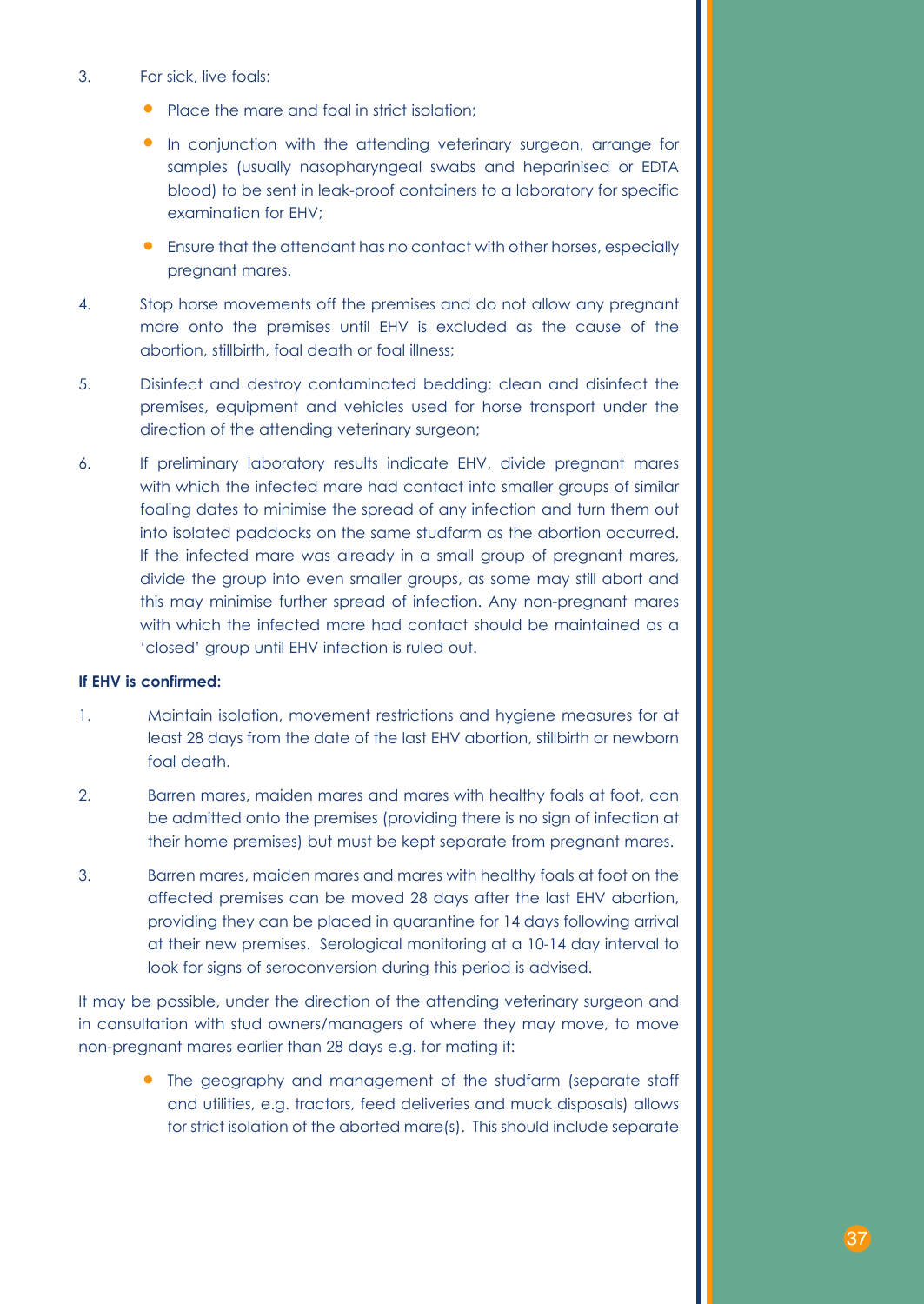access roads, stables and paddocks, with adequate separation between the isolated area and the other mares (see Appendix 6);

- The non-pregnant mares for movement, including for mating as a walking-in mare, have been isolated from pregnant mares and handled by separate staff (see Appendix)at least from the time of the abortion, stillbirth or newborn foal death;
- testing of blood samples taken immediately and again 14 days later (in the same laboratory as a paired serological assay) indicates that they have not been infected;
- there is no other clinical or laboratory evidence of spread or infection;
- the owner/manager of the premises (or stallion unit) to which the mare(s) is(are) to be moved understands full details of the EHV infection and, following his/her own veterinary advice, agrees to the move or to allow the mare to walk in.
- 4. Pregnant mares due to foal in the current season must stay on the premises until they foal a healthy foal;
- 5. Mares that have aborted must be isolated from other horses for 28 days after abortion and from pregnant mares due to foal that season and mares in early pregnancy for the remainder of that season;
- 6. Present evidence indicates a low risk of spread of infection if mares are mated on the second (30 days) heat cycle after their EHV abortion. Following veterinary advice further testing may be requested by the stallion owner before mating is allowed.
- 7. Mares that return home pregnant from premises where abortion occurred the previous season should foal in isolation at home. If this is not possible, the stud to which the mare is to be sent in the current season must be informed so that they can seek veterinary advice and take appropriate managerial and biosecurity precautions.

## **Walking-in mares**

If the stallion unit is separated geographically from the pregnant mares, and is attended by separate staff, walking-in for covering by the stallions can continue unhindered (except for pregnant mares who have aborted or are in contact with an abortion, for at least 28 days following the last abortion – see page 37). Following mating, the mare(s) involved should be kept isolated from any pregnant mares who are still due to foal that season.

#### **If paralytic EHV is suspected in any horse:**

- 1. Seek veterinary advice immediately;
- 2. Stop all breeding activities unless (where the paralysed horse(s) is(are) not at the stallion unit) the stallion unit is separated geographically from the pregnant mares, and is attended by separate staff;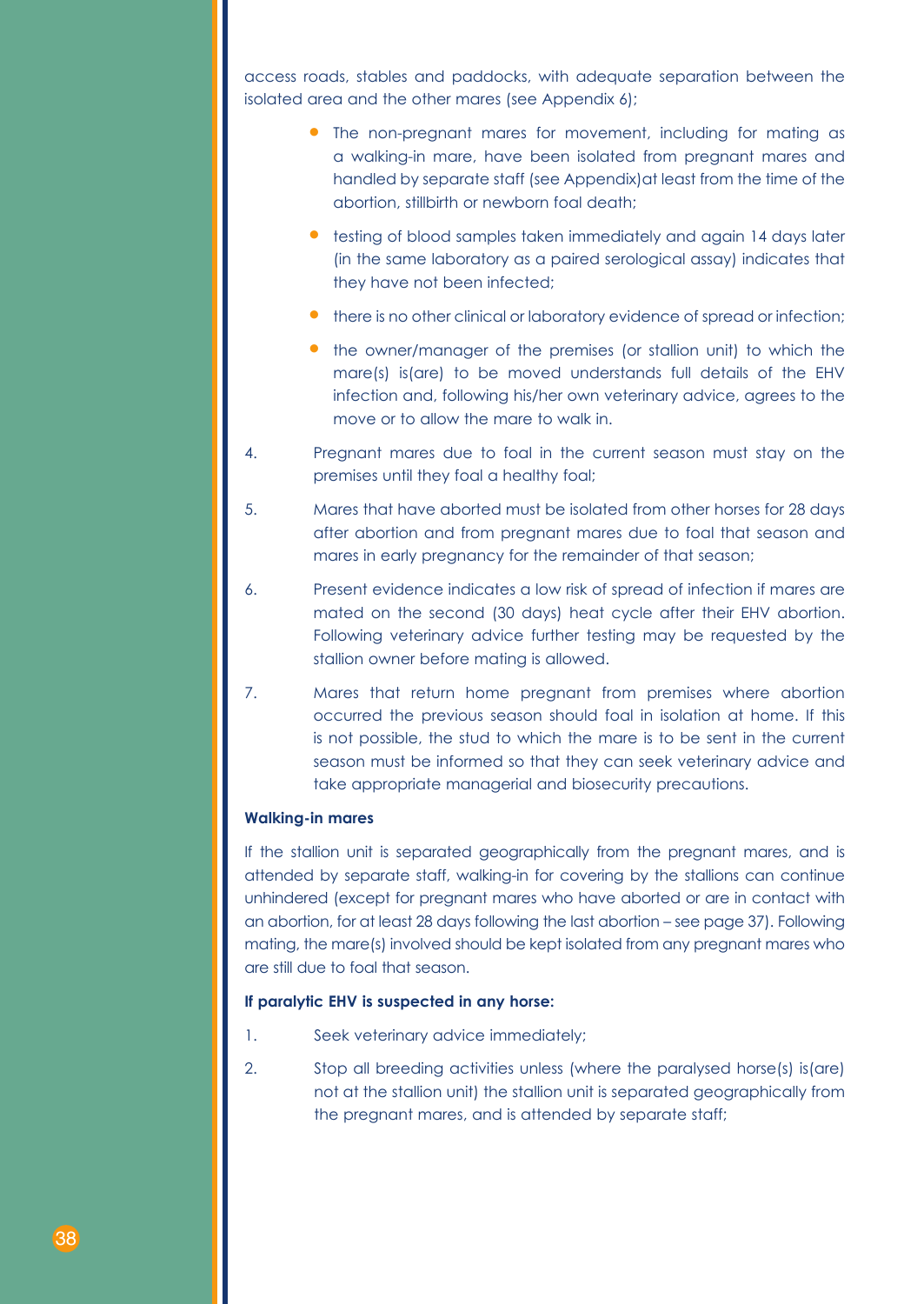- 3. Stop all movement on and off the premises until paralytic EHV has been ruled out or, if it is confirmed, for at least 28 days after resolution of the last case;
- 4. Keep the affected horse in isolation with strict barrier nursing and biosecurity;
- 5. Arrange for separate staff to attend to the paralysed horse(s), using appropriate protective clothing and biosecurity protocols to reduce the risk of spread of infection;
- 6. In conjunction with the attending veterinary surgeon, arrange for appropriate samples, including the carcasses of dead animals (see 'Diagnosis' on page 35) or appropriate samples in leak-proof containers to be sent to a laboratory for examination;
- 7. Divide horses into small groups in order to minimise exposure in the event that there is EHV infection active among the affected group of animals, keeping pregnant mares separate from all others;
- 8. Do not allow any pregnant mare onto the premises until EHV has been excluded as the cause of the paralysis;
- 9. Disinfect and destroy bedding; clean and disinfect premises, equipment and vehicles used for horse transport, under the direction of the attending veterinary surgeon), using appropriate protective clothing and biosecurity protocols.

**If paralytic EHV is confirmed**, a policy should be decided with the attending veterinary surgeon. This should include screening and clearance of each group before individuals in the group return home. Individuals should then be isolated at home, especially pregnant mares until after foaling. Detailed advice on specific cases can be obtained from the Animal Health Trust (AHT), or specialist equine veterinary practices. An outline control protocol for paralytic EHV is provided below:

- Implement high standard biosecurity and biocontainment procedures as advised by the attending veterinary surgeon;
- Wherever possible attending veterinary surgeons should liaise closely with experts at the AHT and/or specialist equine veterinary practices to discuss the implementation of the control protocol and in particular on decisions when it is appropriate to resume normal operations;
- In the early stages of many paralytic EHV outbreaks it is necessary for an entire premises to be quarantined and tested in order to establish the likely extent of the infection, that may be entirely subclinical (no obvious clinical signs) in some horses. These animals may act as an important source of new infection in susceptible horses;
- The most effective sampling strategy for paralytic EHV involves:
	- Two clotted blood samples taken at a 10-14 day interval from onset of clinical signs for serological testing (antibody levels in the blood),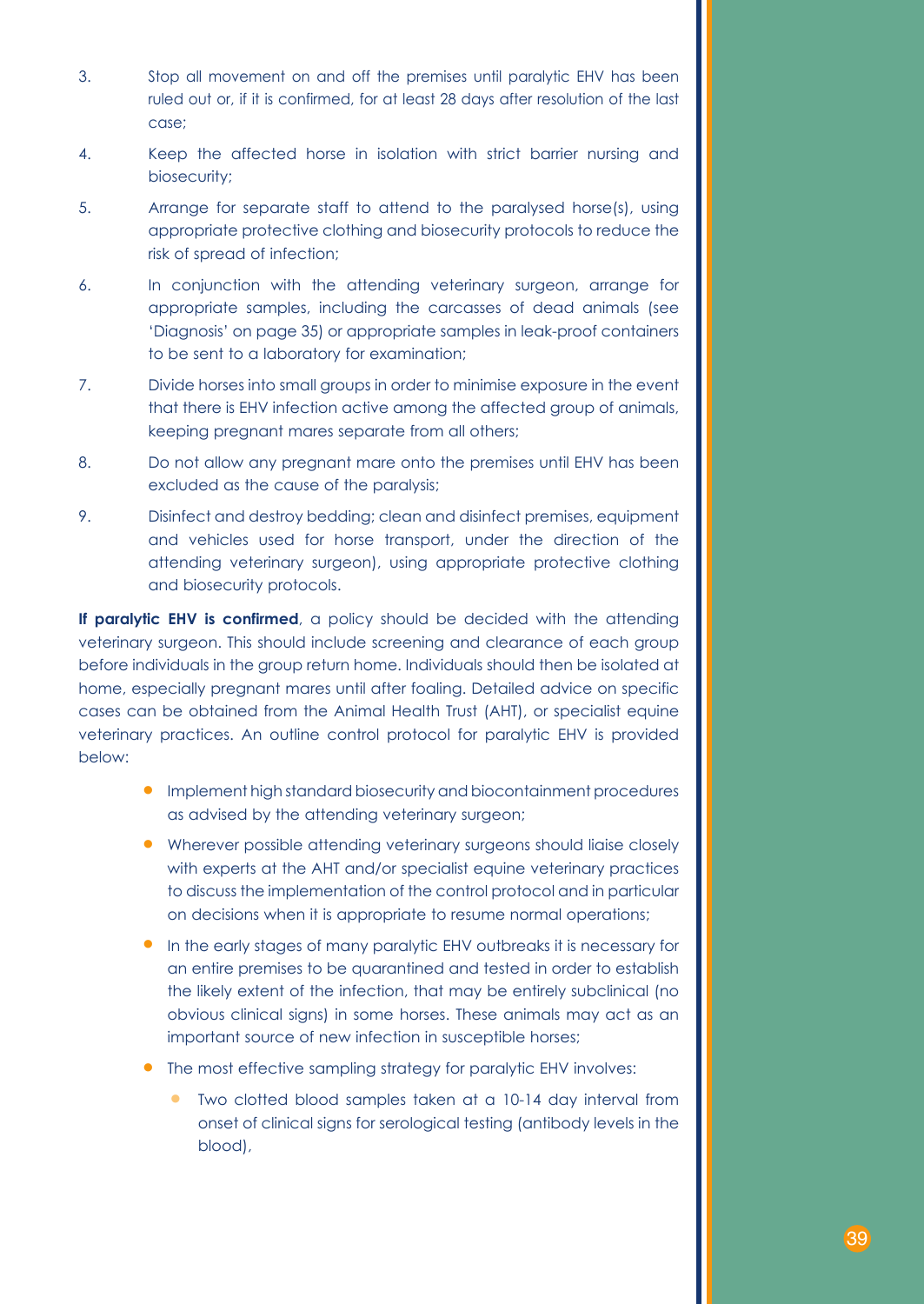- Blood sample taken in heparin or EDTA anticoagulant tubes for virus isolation (during viraemia, when the virus is circulating in the bloodstream),
- Nasopharyngeal swabs for PCR testing (when the virus is being shed from tissues in the nose and throat);
- It is recommended that a second clotted blood sample is taken to detect fourfold or greater rises in antibody levels (seroconversion) that would indicate infection occurring at about the time of the first sample (a technique called 'paired serology');
- Initial laboratory testing may quickly establish that the infection is geographically restricted to isolated parts of the premises. In these situations it may be possible, following review of laboratory data and with the approval of the attending veterinary surgeon and the testing laboratory, to resume normal operations in the non-affected parts of the premises, usually though with heightened disease awareness and biosecurity measures in place.
- Approval to resume normal operations on the entire premises is made by the attending veterinary surgeon and the testing laboratory in the light of accruing clinical and laboratory information.

**In all the situations above, communication of and about the EHV infection is extremely important**. Failure to communicate can contribute to spread of infection to the detriment of all owners and their horses, particularly mare owners. The owner/manager of the affected horse(s) or premises should inform:

- The national breeders' association:
- Owners (or those authorised to act on their behalf) of:
- Mares at the premises;
- Mares due to be sent to the premises;
- Others:
	- Those responsible for the management of premises to which any horses from the stud are to be sent;
	- Those responsible for the management of premises to which any horses have been sent in the previous 28 days, with the condition that owners of those horses (or those authorised to act on their behalf) must be informed immediately;
	- Those responsible for the management of premises to which any pregnant mares (that have been in-contact after the first three months of pregnancy) have been sent, with the condition that owners of those mares (or those authorised to act on their behalf) must be informed immediately.